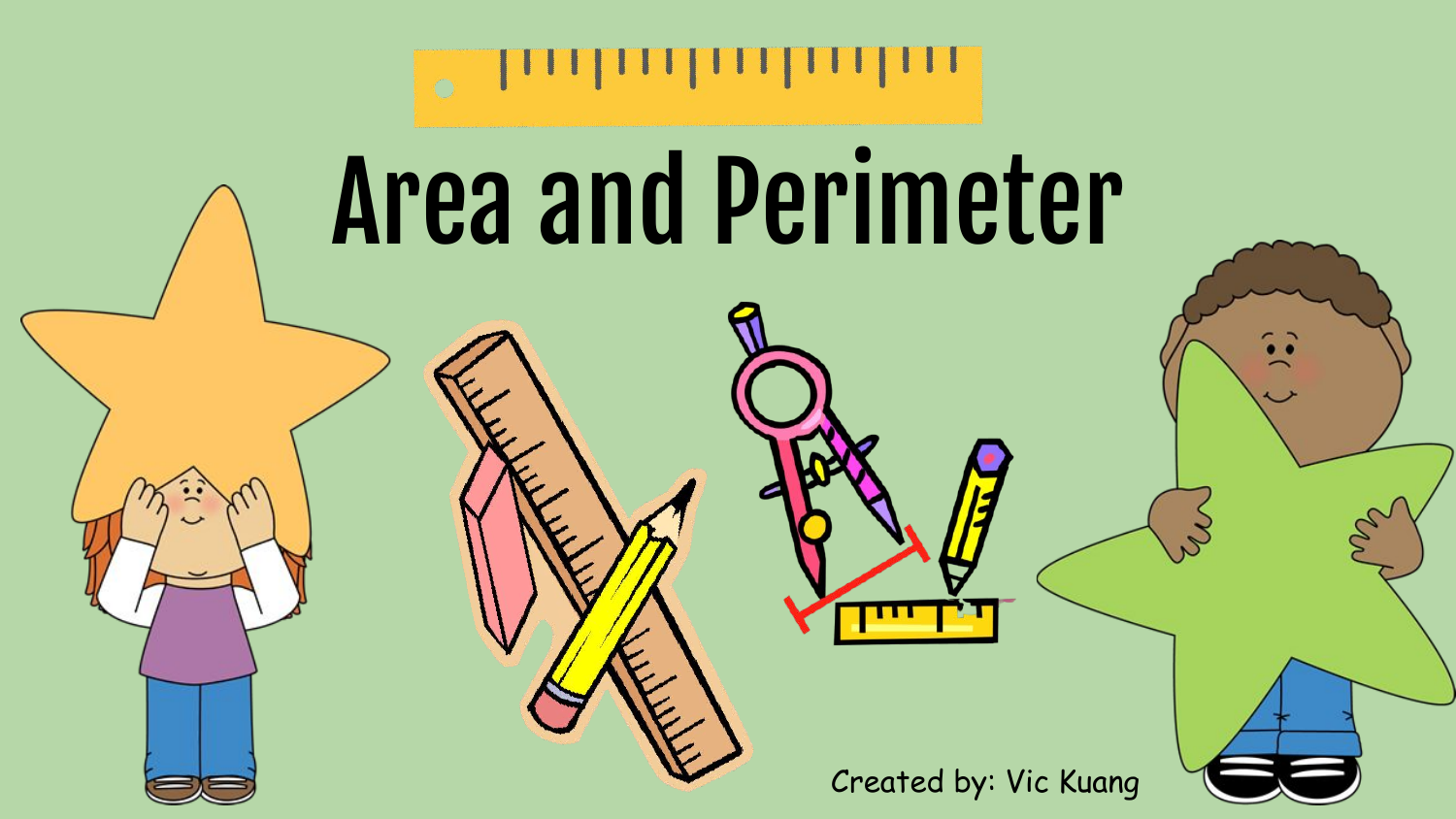# Area and Perimeter

Area measures the space inside the shape. For example, you need to find the area to know how much wood planks to buy for your floor.

Perimeter is the distance around the shape. For example, you need to find the perimeter to know how much fences you need to buy.



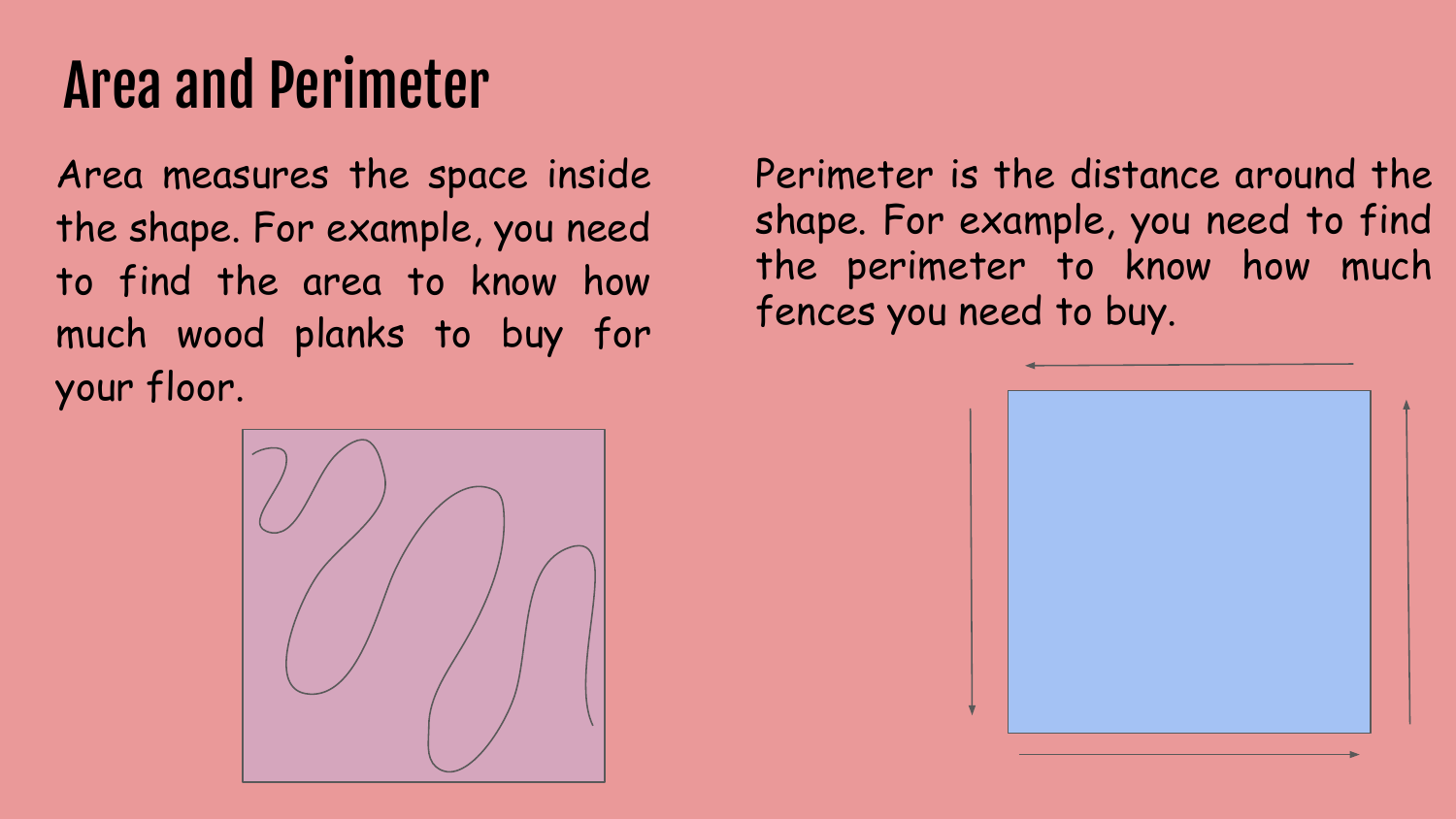#### Practice

Which one shows area and which one shows perimeter?



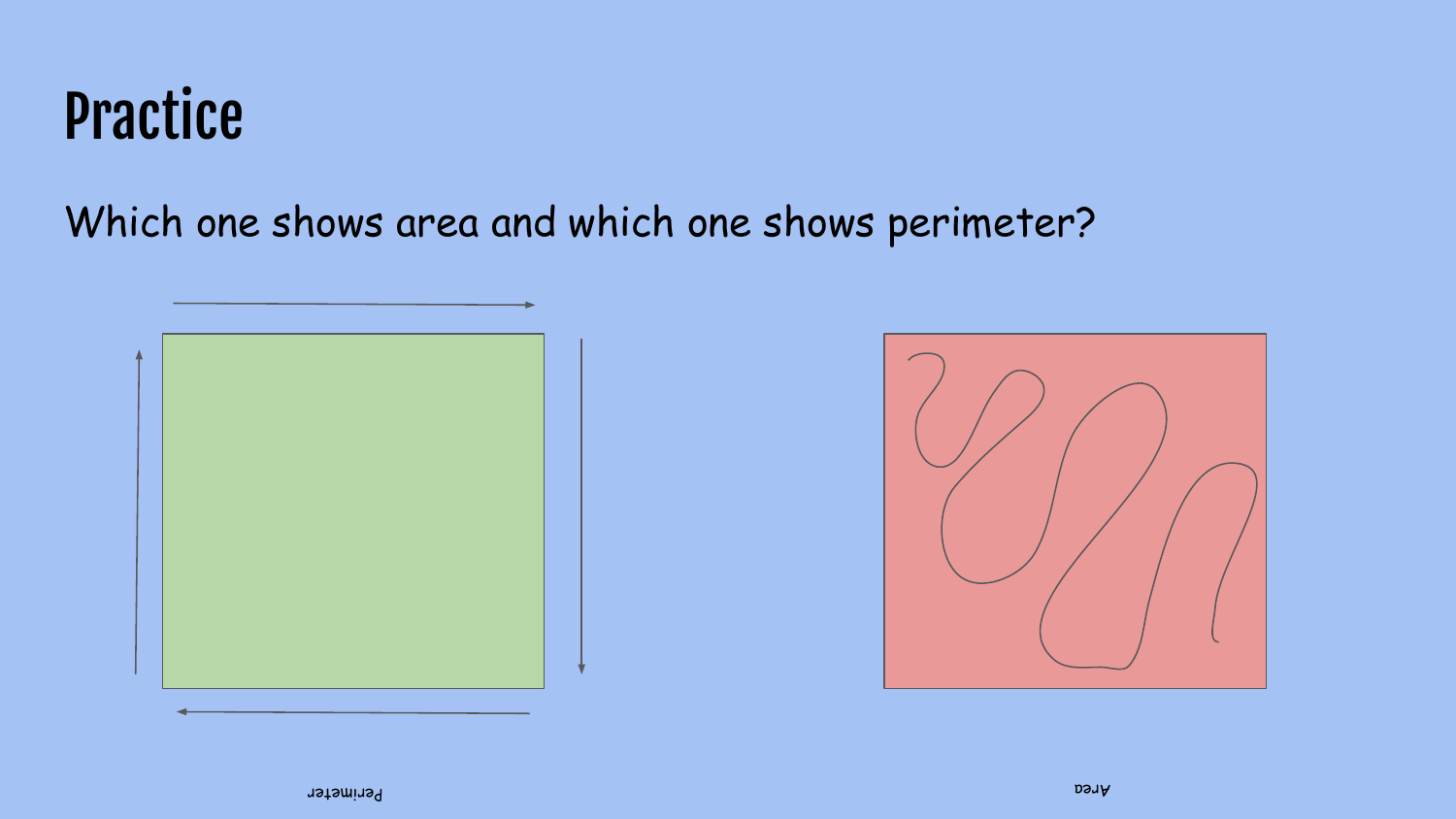# How to Find Area

To find the area, you can use the formula:

#### Length x Width

Length

Length

Width Width

**\*When finding area, make sure you always include your units and "squared" after your units in the answer\***

# Example: 4 inches 4 inches 6 inches 6 inches Length: 4 inches Width: 6 inches  $4 \times 6 = 24$ The area of the square is 24 inches squared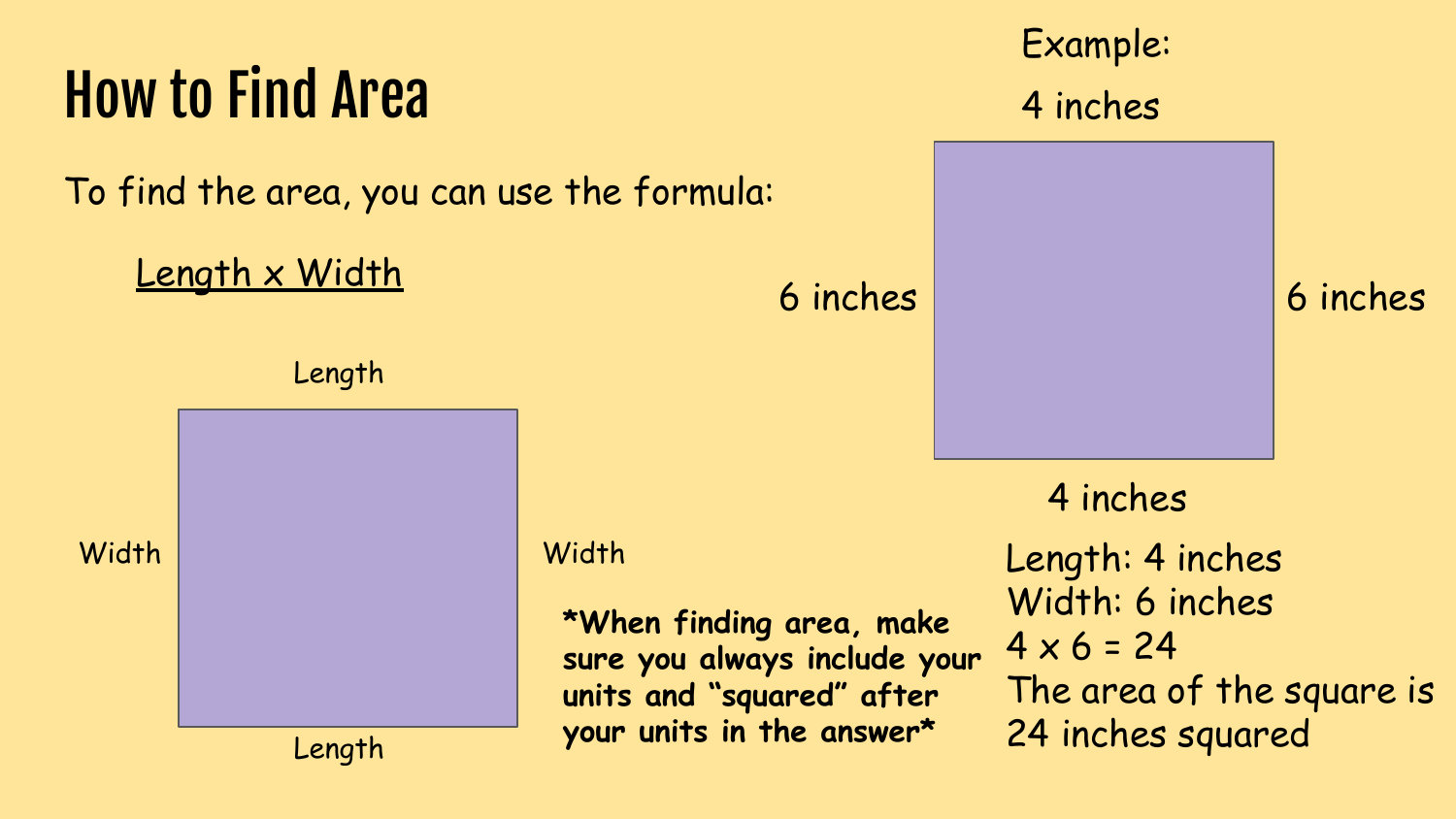# How to Find Perimeter

To find the perimeter, you can use the formula:

Length + Length + Width + Width

Length

Length





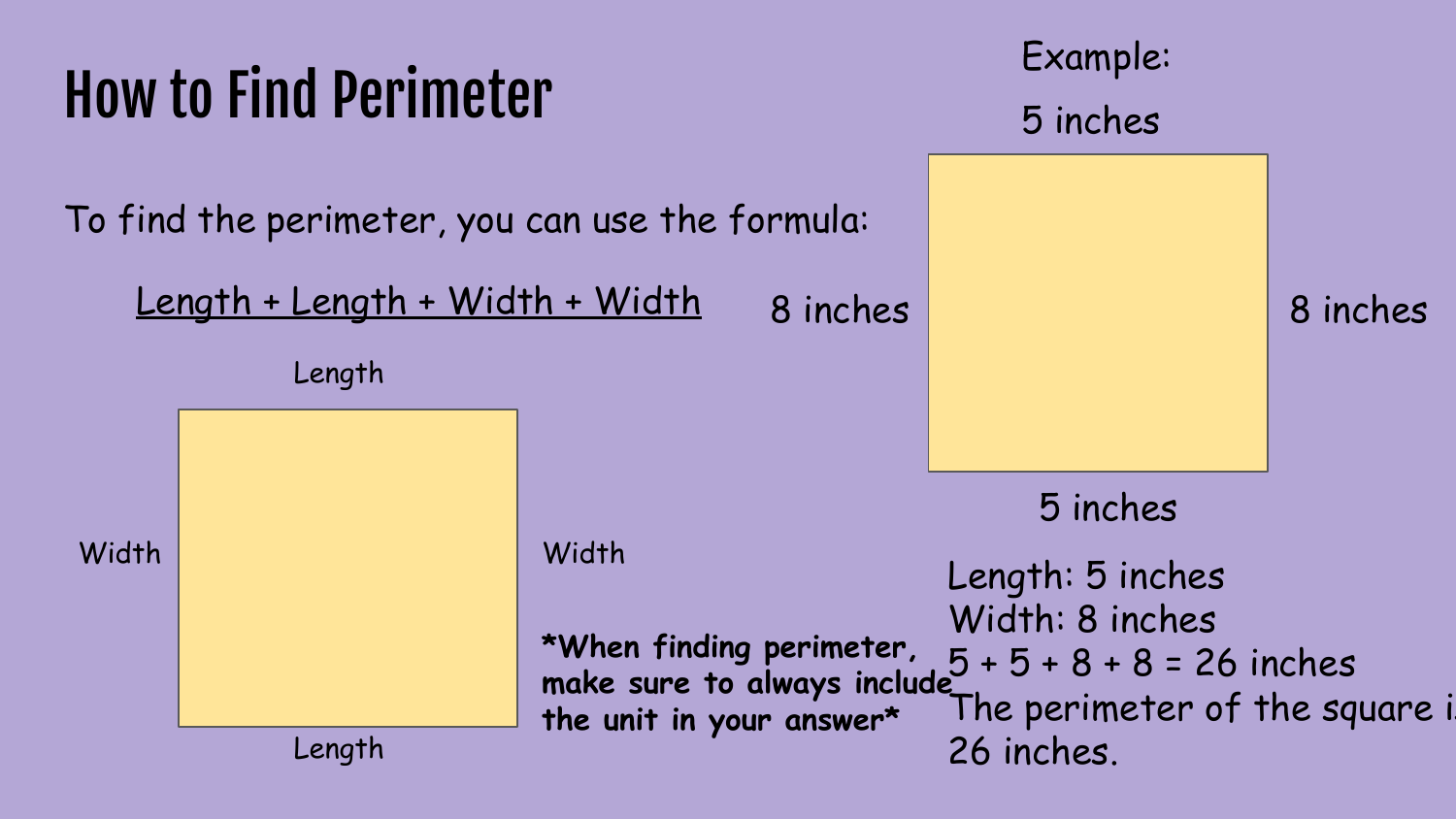#### Practice Problems

Find the area of each square- the units are inches



#### Show your work on a piece of paper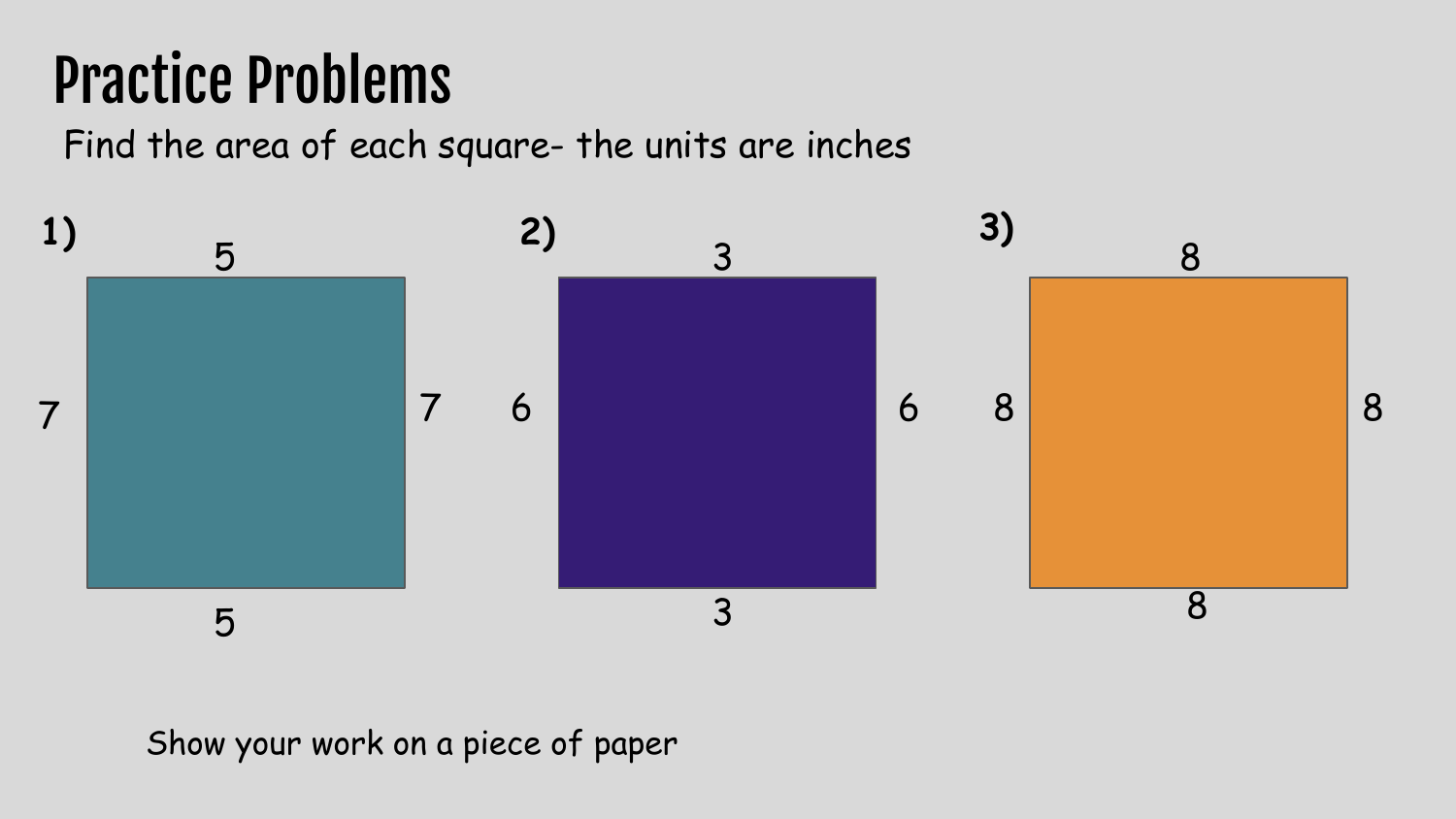# Practice Problems

Find the perimeter of each square- the units are inches



#### Show your work on a piece of paper